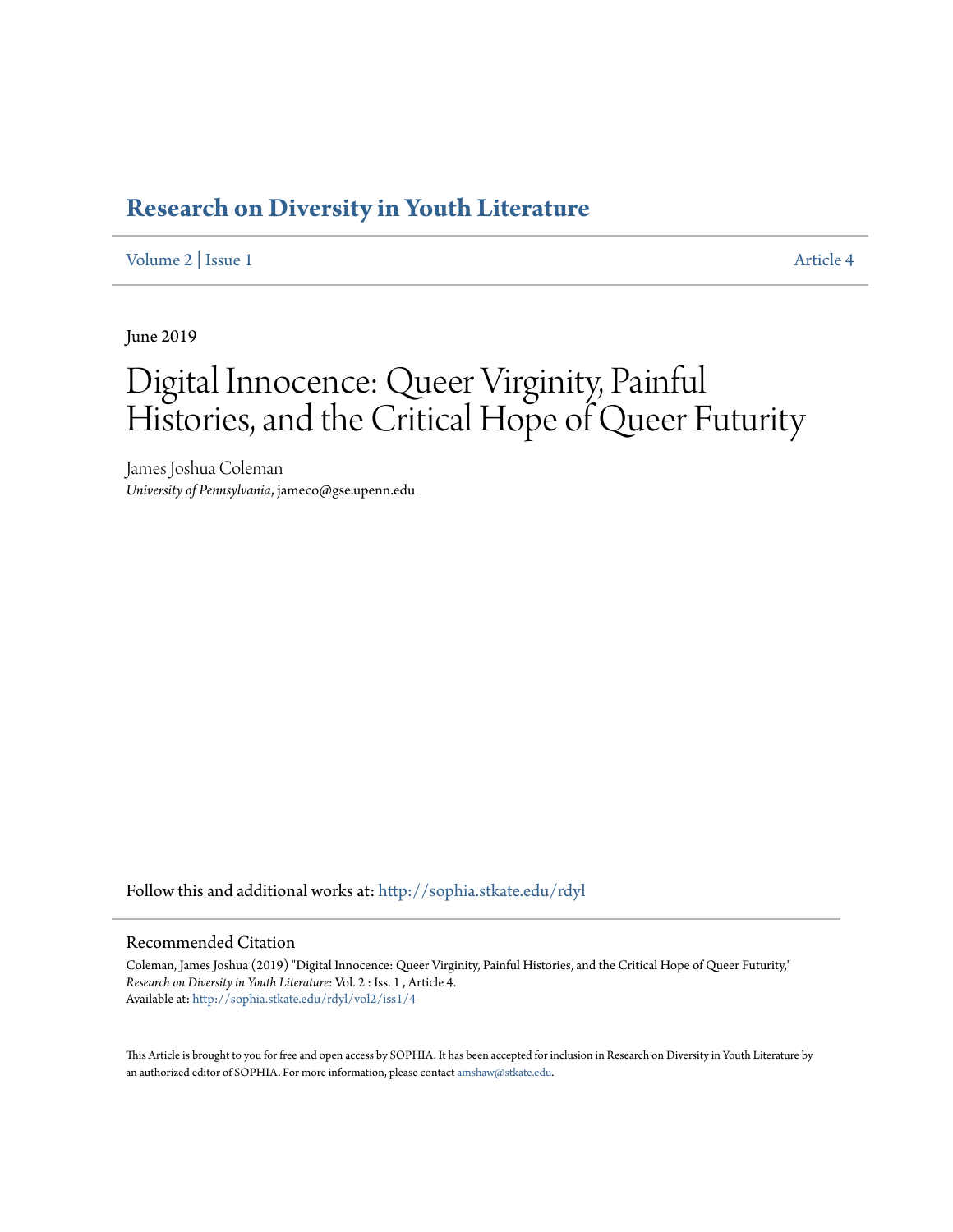Take a trip into my garden I've got so much to show ya The fountains and the waters Are beggin' just to know ya

And it's true, baby I've been saving this for you, baby

-Troye Sivan, Bloom

1

"Troye Sivan Is a New Kind of Pop Star: Here, Queer and Used to It" reads the title of Matthew Scheier's 2018 *New York Times* article. Heralded as a twenty-first century queer icon, Sivan is emblematic of a new queer present, one in which, as the *Times* article suggests, queerness has been gotten "used to." For Sivan, queerness has become something altogether normal, habituated through engagement with the digital world,  $\frac{1}{1}$  through "watching pretty much every coming out video on Youtube" and "shar[ing] every aspect of [his] life on the internet" (Sivan, Coming Out). As Sivan points out, "whether or not that's a good thing" (ibid.), the digital world is reshaping young people's relationship to queerness and to knowledge itself. Both what and how we understand the world are undergoing fundamental shifts. Flooding the present, the quantity and rapidity of digital information invites young people to remain in the here and now and to preserve a queerness that feels remarkably normal: all they need do is forget the past.

José Esteban Muñoz in *Cruising Utopia* condemns such presentism, advancing instead a theory of "queer futurity," an idealistic temporal relation that draws upon the past and the future in order to challenge "the politics of the here and now… today's hamstrung pragmatic gay agenda" (10). Such assertions brush up against more anti-relational claims in queer studies that position queerness as an end to futurity and to the figure of Child all together (Edelman, *No Future*). For Muñoz, however, "the future is queerness's domain" (1). It is something felt, an affective relationship of "critical hope" that "lets us feel that this world is not enough." For young people, such "critical hope" becomes obsolete in a world where queerness no longer feels "out of joint" (Edelman, "Against Survival"). Pricking, discomforting, even painful, the jostling

<sup>1</sup> Within this article, references to the "digital" and "digital worlds" refers to changes in society linked, primarily, to increased access to digital technology. Relevant to this article, this access has created "participatory cultures" and concurrent epistemological shifts, which have altered how queer youth access community and learn the cultural forms of queerness.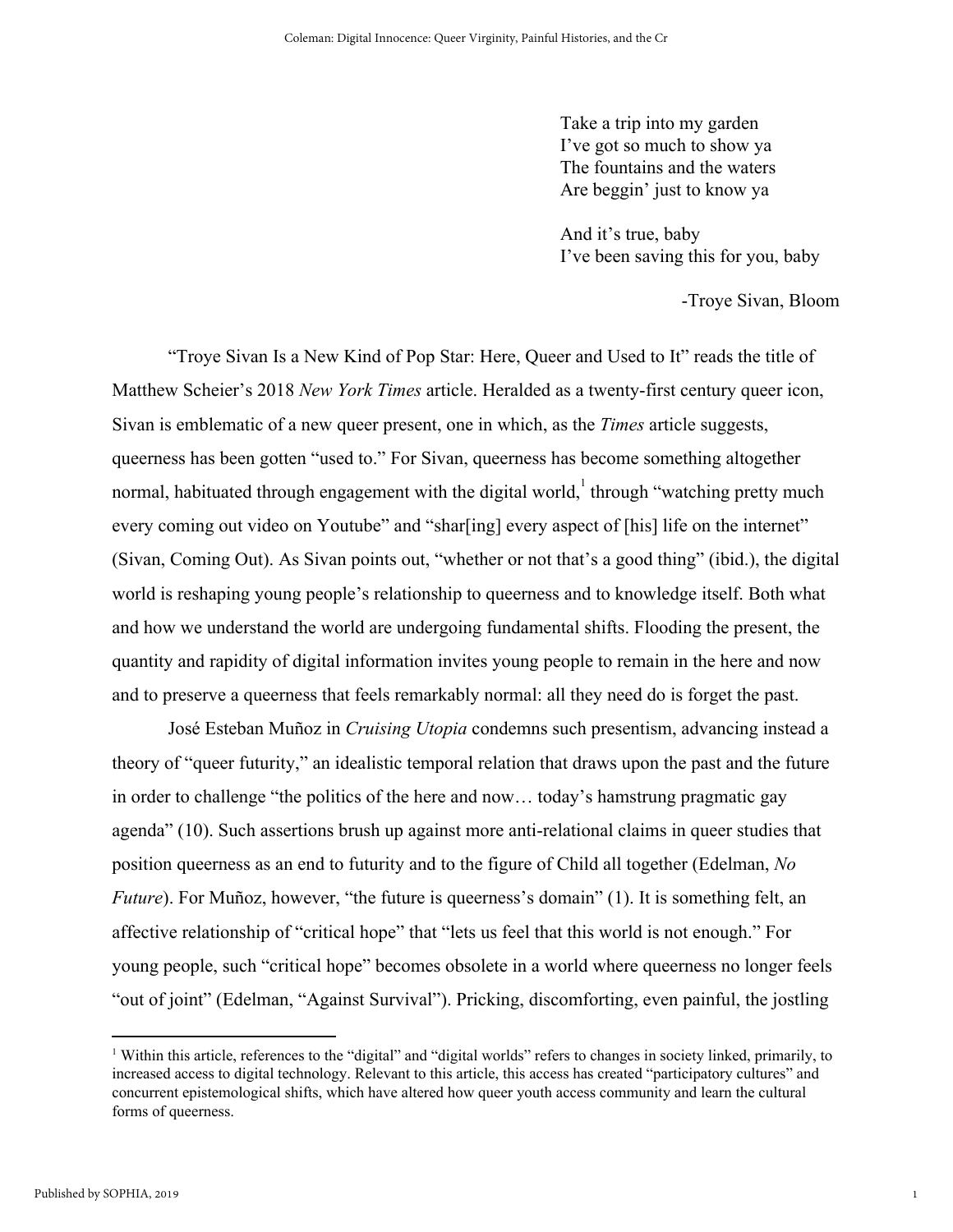effects of queerness invite young people to long for a world that is otherwise, that offers something beyond that illusory normalcy proffered only to a few.

Critiquing such normalcy within young adult (YA) literature, Derritt Mason in "The Earnest Elfin Dream Gay," argues that contemporary representations of gay adolescence depict a rather narrow band of queer experience, one quite cleanly personified in an icon like Troye Sivan—that spritely figure whose whiteness, gender presentation, and earnest demeanor open pathways to a normal future. Mason is not, however, alone in recognizing queer YA's preoccupation with white narratives and in raising questions regarding which queers can afford to jettison that "critical hope" of queer futurity—perhaps White, cis gays alone (Coleman)? Extending such work, this article contends that in present social worlds structured by White supremacist, cishetero-, and homonormative<sup>2</sup> ideals, now more than ever youth must preserve queerness' queer feel. They must pursue queer futurity, as it impels the imagining of other worlds and the storying of alternative ways-of-being that, while future oriented, refuse to forget the past. Reconfiguring temporality, Muñoz explains that queerness employs both "past and the future as armaments to combat the devastating logic of the world of the here and now" (12). Queerness, therefore, as a future-facing orientation, challenges the digital world's propensity towards myopic presentism, drawing upon painful histories and imagined futures as hermeneutical resources necessary for the pursuit of queer utopia—what Muñoz describes as a coalitional future of "collective political becoming" (189).

In a present marked by the realization of *It Gets...* no *It Got Better*,<sup>3</sup> it seems—falsely—that queer futurity has arrived, no longer emanating that "warm illumination [as] a horizon imbued with potentiality" (1). Queerness instead seems presently before today's queer youth, a realized ideality. This article asserts, however, that not only does queer futurity not exist in the here and now but that the "critical hope" it proffers has never been more at risk (ibid.). Digital epistemologies make such risk possible as they create pathways for childhood

<sup>&</sup>lt;sup>2</sup> Homonormative refers to the privileging of certain queer subjectivities, typically White affluent gays and lesbians who are cisgender, through limited access to social advancement. The price of such access is adherence to social norms (i.e., traditional family structures, "productive" citizenship, etc.), which often fractures coalition building across lines of difference within the queer community.

<sup>&</sup>lt;sup>3</sup> This reformulating of the popular phrase "It Gets Better" is my own and refers to shifting social relations in which some queer young people inhabit a normalized present in which the painful experiences of queer history become easily erased.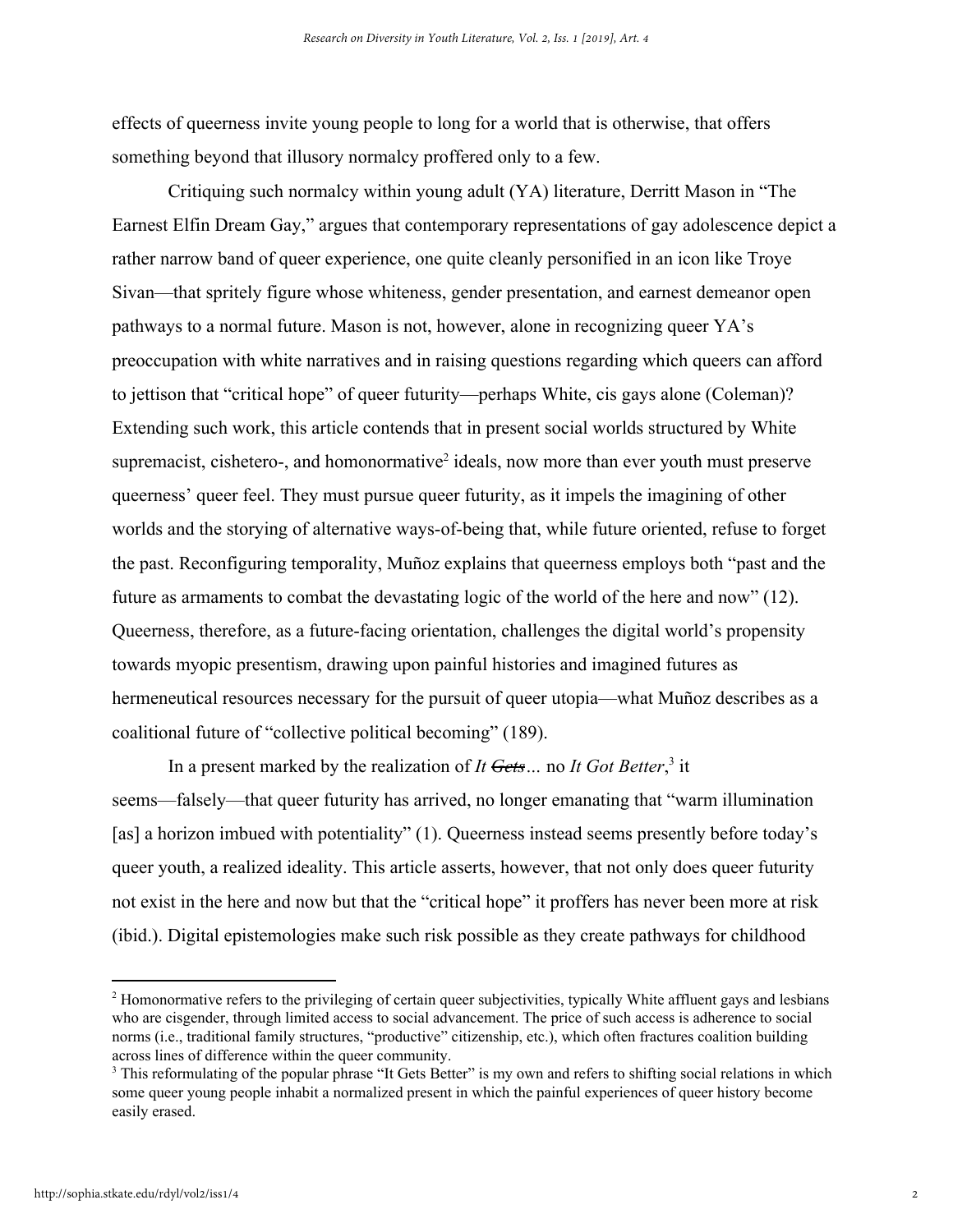innocence to circulate anew, to enmesh in contemporary representations of queer adolescence and more broadly in narratives of YA literature. However, as these narratives of innocence transfer or surface, they leave behind the histories of pain and oppression that render them legible, recognizable to modern youth readers. Made possible by shifting digital epistemologies, this failure to recognize and learn from painful histories I refer to as digital innocence, and it is seldom revealed in today's literature. Nonetheless, it can be combated, by learning from histories that hurt. Youth must dare a turn to the past, to feeling the contours of theirs and others' painful histories, as they reject the normalization proffered by digital innocence. To preserve pain is to preserve our need to imagine, our need to craft queerer narratives of queerer worlds and to embrace the humming potential of imaginative storytelling: stories invite us to feel backwards (Love), to reach into the past even as we strive towards queer futurity, towards that "potentiality or concrete possibility for another world" ever resting on the horizon (ibid.).

To reveal digital innocence's threat, in this article I trace how tropes and narratives previously unimaginable in relation to queer life manifest in contemporary representations of queer virginity. Boasting long traditions in both YA literature and literary scholarship, virginity provides a useful focus for exploring how digital innocence—that invitation to forget—operates chameleon-like in queer YA literature. Reading Troye Sivan's hit single "Bloom" and Jeff Garvin's YA novel *Symptoms of Being Human,* I reveal how shifting digital epistemologies, specifically rapid access to large quantities of digital information, invite queer youth to inhabit the present, posing great threat to queer futurity as it invites them to forget the painful histoires of the past. It is, however, these histories and this pain that secures queer futurity as it urges them to imagine and to write more just worlds into existence.

While this article intended to explore representations of queer virginity broadly, it is important to note the absence of queer women within this analysis. Seeking to understand how literary tropes move across lines of difference, this article highlights the transference of tropes and narratives traditional to womanly lifeworlds onto representations of non-exclusively female identified, queer characters. Notably, spotlighting this transference has led to a lack of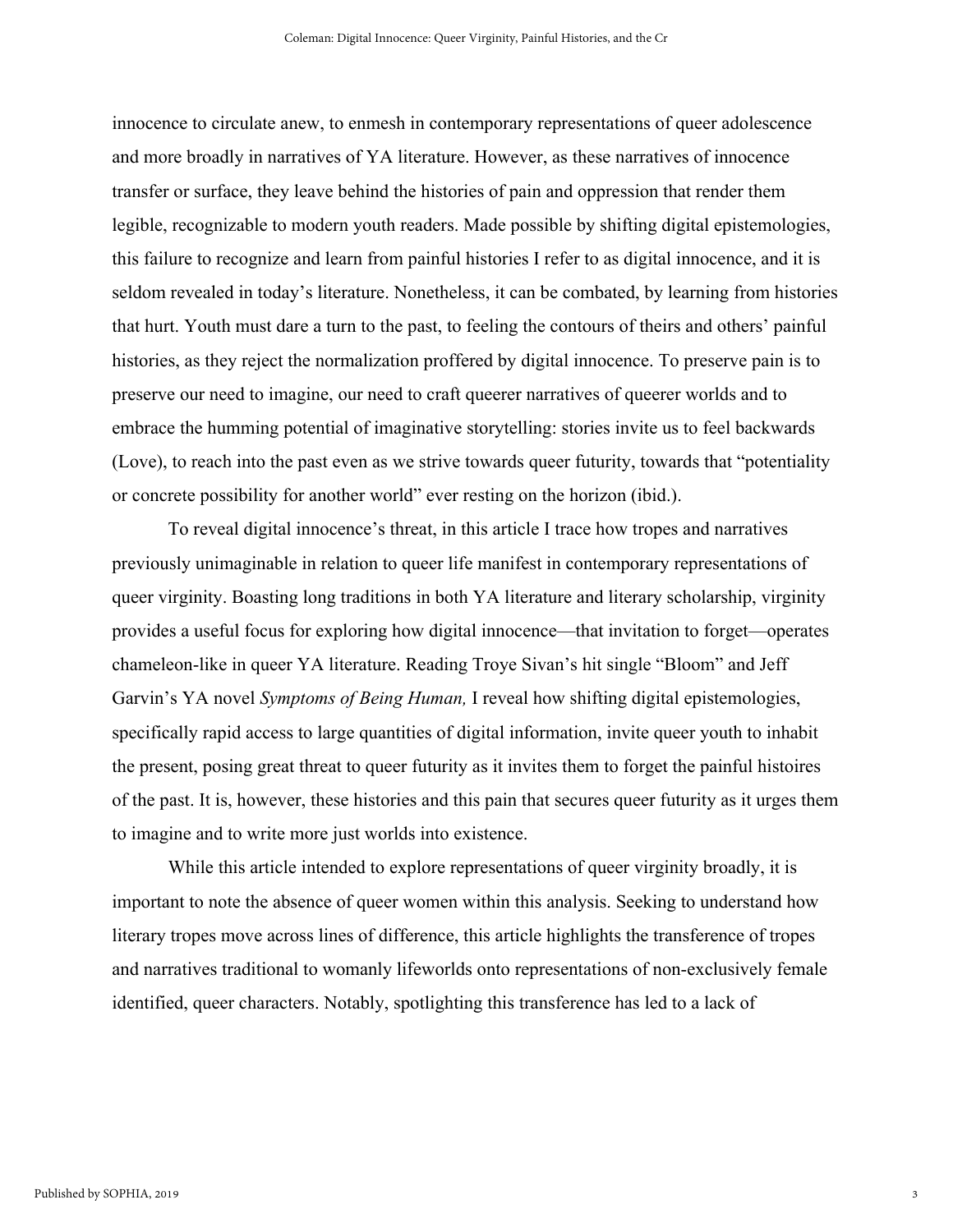engagement with the role that queer women play in shaping Western conceptions of virginity.<sup>4</sup> Recognizing this shortcoming, this article does, however, hope that this work will one day be extended to explore queer female sexuality as well as the way digital innocence functions through a range of intersectional representations, including representations of people of all genders and sexualities, BIPOC<sup>5</sup> folks, individuals with dis/abilities, and intersectional combinations thereof within global YA literature.

#### **The Innocent Child in the Digital World**

While literary scholarship has delineated many contours of childhood innocence,<sup>6</sup> research has yet to consider how the digital world creates new possibilities for such innocence to surface in contemporary YA literature. As Bruhm and Hurley explain, "the story of innocence itself [is] a foundational narrative" (xxxiv); crafted in the romantic era, this narrative subtends modern conceptions of childhood—of an imagined child who is straight, cisgender, and, undeniably, White (Bernstein)—and, furthermore, has given shape to social inequities related to childhood (e.g., queerphobic bullying, gender inequality in schools, and even the school-to-prison pipeline). The digital world, however, applies pressure to that narrative, demanding changes in content and representation through new ways-of-knowing and knowledge about the world. Alan Liu refers to these shifting relations as a digital epistemology, explaining "there was knowledge; and today there are other kinds of knowledge that seem to come foaming up from the zero state of knowability… in the epistemology of the digital." Born of the digital present, such knowledge creates new narrative potentials for childhood, for innocence, and, most importantly, for queer futurity as it carves pathways for queer young people to imagine themselves otherwise in the storyworlds of the future.

<sup>4</sup> Sadly, this reality is echoed in even the most comprehensive of anthologies on virginity. For more on this absence see Jonathan A. Allan, Cristina Santos, and Adriana Spahr's *Virgin Envy*. This reality points towards much needed scholarship on queer women's relation to virginity.

<sup>5</sup>BIPOC stands for Black, Indigenous, and People of Color.

<sup>6</sup> For more on defining childhood innocence see Gubar; for the connection between historical relation of childhood to racial innocence see Bernstein; and for connections of sexuality to young adult literature see Matthews.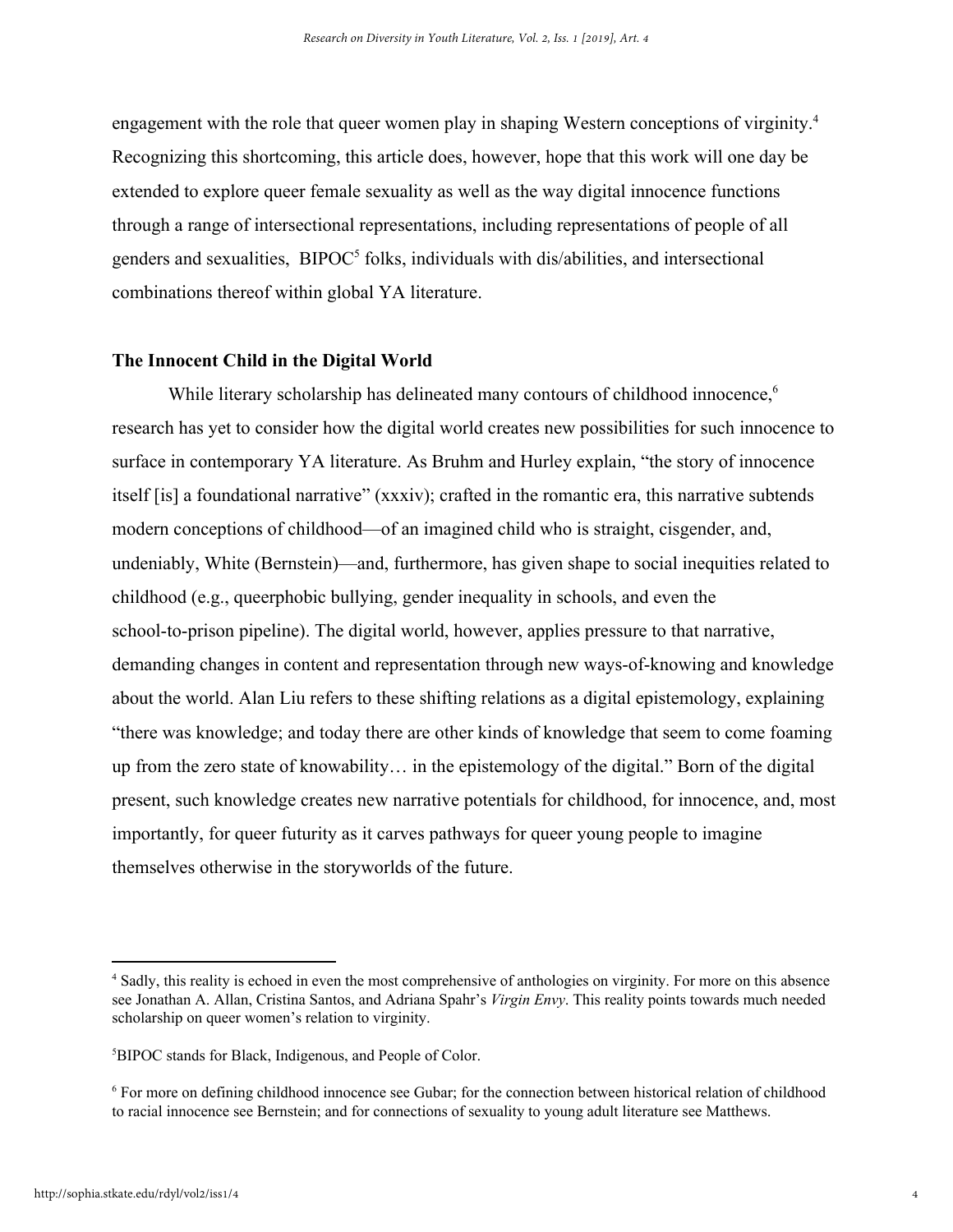For queer youth, access to online, participatory communities and multimodal composing platforms creates new means of sharing, creating, and circulating stories. Using Wattpad, Tumblr, and Snapchat (Wargo), queer young people are unweaving and restorying that foundational narrative of childhood innocence, as they generate representations of queer childhood that circulate to the rhythms of digital time (Coleman). Propelled by access and the ease of production, these stories prompt the creation of queer content in quantities and to a temporal rhythm that is unprecedented. Such rapid proliferation of queer content occurs to notable effect; as Liu elucidates, rapid increases in data production have combined with the micro-temporality of digital participation to create an imbalance in data production and consumption. Qualitative and quantitative data no longer exist in equal proportion, and rapid expansions in quantities of information have fundamentally altered both what we know and how we know in the digital era: metaphysical truth has been supplanted by probabilistic thinking. Queer youth sharing their stories with wild abandon propel this epistemological shift as they circulate representations of varying quality and verisimilitude across the digital world, and in their wake, these representations often carry with them narratives of childhood innocence.

Flooding worlds both digital and actual with representations long consigned to the margins, the speed and quantity of their production create, for many, a false impression that change has come, that queerness now exists as a quotidian aspect of contemporary social worlds. Such an impression carries with it the mark of normalization, that tell-tale sign of digital innocence as it invites the belief that representation alone heralds sweeping social change. Innocence, however, proves a more wily narrative than this and when connected to childhood, obscures itself through topological changes to stories. Merely changing representations, from straight bodes to queer ones, obscure the failure to affect deep structural shifts to narratives of innocence. For queer youth, such is often the case, wherein surface-level changes to gender, sexuality, race, and ability fail to alter the fundamental narrative structures of innocence itself. Opening a portal to the past, contemporary representations of queer youth conform to narratives of childhood innocence such that centuries-old stories and their attendant tropes blossom anew. Guised by the queer body, childhood innocence manifests in present YA literature about queer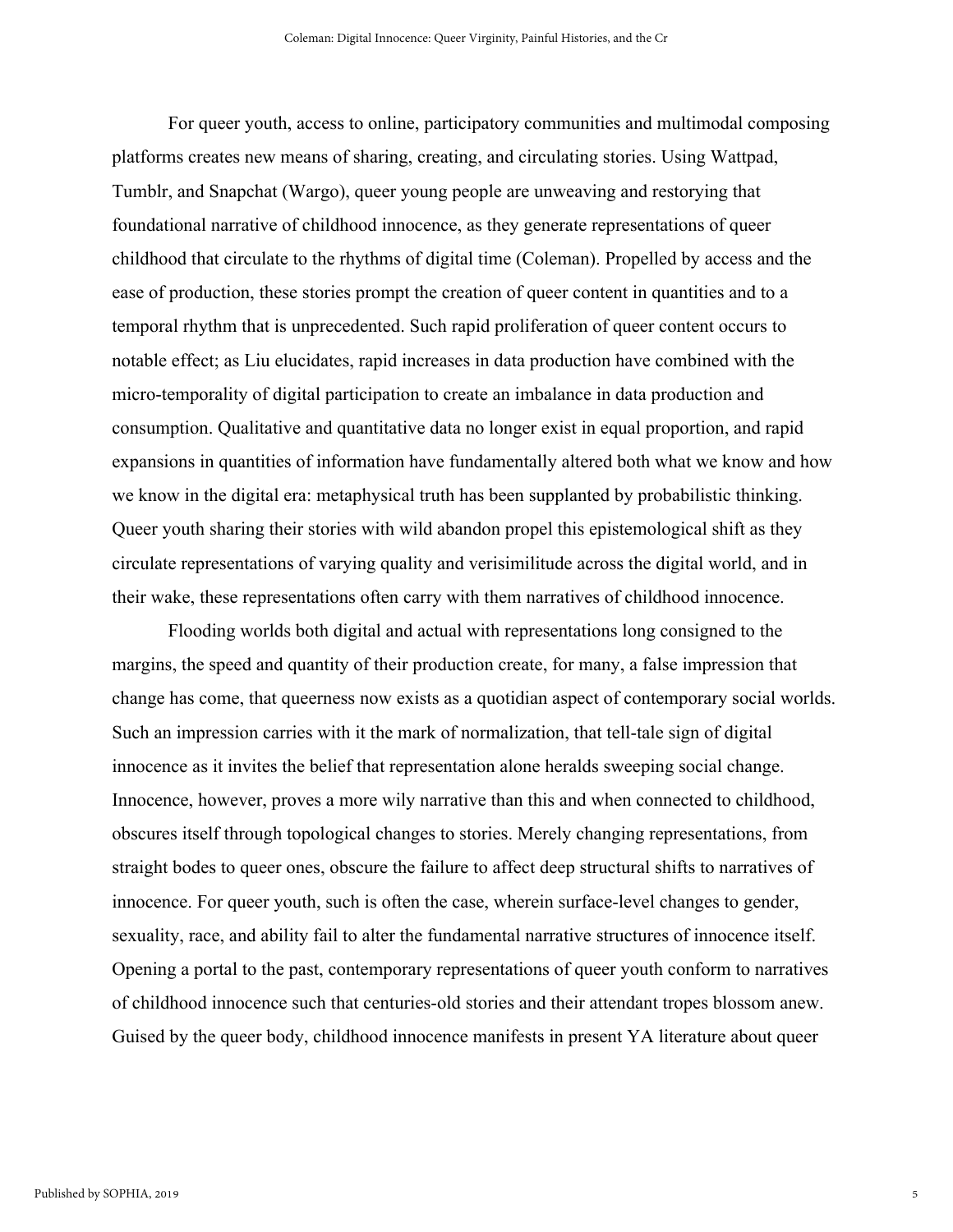youth, obscuring the social oppressions it has animated in the past, does animate in the present, and will animate in the future.

In particular, narratives of virginity provide a primary locus for the preservation of childhood innocence in contemporary YA literature and for revealing both the contours and the stakes of digital innocence. As Christine Seifert points out, virginity in YA coheres around a moralistic "purity myth" that manifests through four primary tropes in stories about young women: 1) innocence and naïveté are inexplicably attractive; 2) virgins need virginity guardians; 3) virgins have destined soul mates; 4) danger is sexy and tempting (10-11). When taken together, these tropes fashion YA literature in Western, Anglophone contexts<sup>7</sup> into what Seifert refers to as "abstinence porn"—a commodified form of young people's literature in which female characters, fetishized and objectified, imbue texts with a value derived solely from their abstinence (3). In YA literature, women's bodies, their histories, and their pains—what I refer to as painful histories—become reduced to a limited number of staid storylines, ones that allow narratives of innocence to linger into the present as they limit people's capacity to imagine stories otherwise.<sup>8</sup> Drawing upon this premise, in the subsequent two sections of this article, I demonstrate how childhood innocence secures its continued existence through narratives of queer virginity and how digital innocence make this existence possible as it invites young people to forget the past.

#### **Bottom for Sale: Quantified Queer Male Virginity in "Bloom"**

Virginity, particularly for young women, has often been expressed through naturalistic imagery, through metaphors of birds and bees and through images of flowers blooming into life. Calling upon such literary tropes, Troye Sivan's catchy pop hit "Bloom" broadcasted virginity across international radio airways and, in an unprecedented manner, attached virginity to queer male bodies.

Perhaps an odd choice, to analyze Sivan's work as YA literature is to reveal its narrative functions relative to other literary works addressing young adult concerns as well as to reveal its

<sup>7</sup> For more on Western conceptions of virginity and its placement in the anglophone world see Kokkola's *Fictions of Adolescent Carnality*.

<sup>&</sup>lt;sup>8</sup> For early work on the commodification of women, see Gayle Rubin's "The Traffic in Women."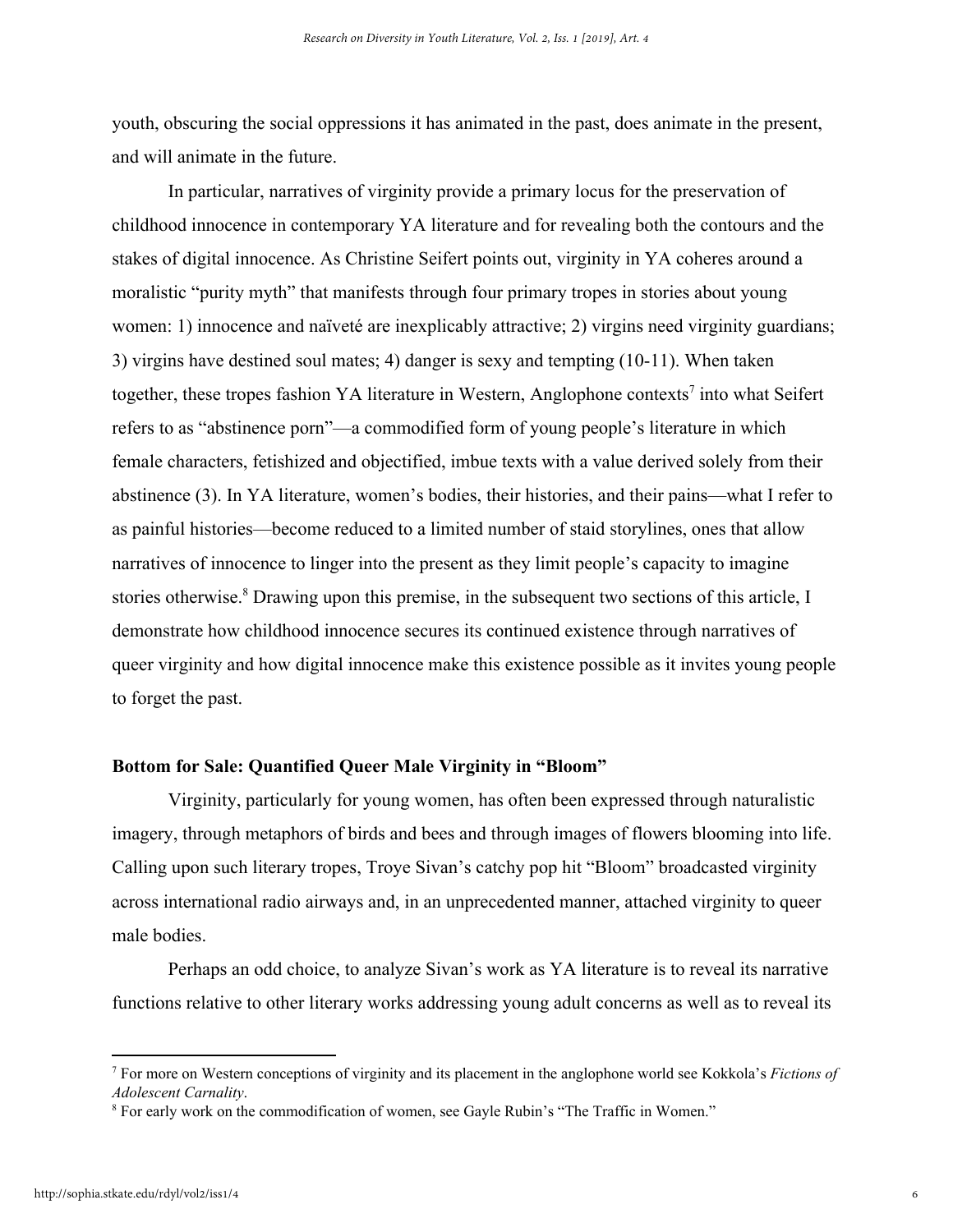influence upon the lives of countless young people across the globe. While music has become a prominent feature in many YA novels, songs themselves—their lyrical and sonic features—often remain overlooked, despite music's integral relationship with literary tradition. Drawing upon traditional literary tropes about virginity, "Bloom's" opening verse beckons, "Take a trip into my garden/ I've got so much to show ya/ The fountains and the waters/ Are beggin just to know ya" (Sivan, "Bloom"). The song created an instant stir in queer communities, where speculation ran rampant about the song's intent: was "Bloom" a song about bottoming? Sivan's position—pun intended—as a queer icon lent credibility to this potential. It was not, however, until Sivan announced the song on twitter along with the hashtag BopsAboutBottoming and tagged his location as @BikiniBottom that the song's genesis was confirmed.

Sivan has been lauded as "pretty radical" for creating what has been heralded as a "bottoming anthem" (Brammer), but to what extent does "Bloom" do radical work? While it does seem to usher bottoming into cultural consciousness—perhaps a radical feat—"Bloom" is not merely a song about bottoming. A subtle yet crucial distinction, "Bloom" is a song about the loss of virginity through bottoming: "And it's true, baby/ I've been saving this for you, baby" (Sivan, "Bloom"). Sivan's catchy hit, while certainly achieving a new vista for bottoming culture, relies upon tropes of virginity that are anything but radical. They are tropes that have been forged through history and, more specifically, through painful histories often attached to womanly lifeworlds. "Bloom" thus serves as a demonstrative case for studying the threat of digital innocence as it reveals how an author, encountering the unprecedented quantum of digital knowledge, can normalize painful histories and thus allow past oppressions to manifest in the present.

 From its opening line, the song's evocation of a garden summons naturalistic images that echo the myth of purity, of being unblemished and natural. Such images recall the first of Seifert's four virginity tropes—that innocence and naïvete are inexplicably attractive. This inexplicable attractiveness manifests throughout the lyrics but also surfaces in the song's accompanying music video—a video in which Sivan's campy, gender bending performance generates a high camp aesthetic interposed with floral scenery both real and imagined. An echo

<sup>9</sup> For similar examples in traditional YA novels see Howard's *Social Intercourse*, Albertalli's *Simon Vs. The Homo Sapiens Agenda*, and Berlanti's *Love, Simon*.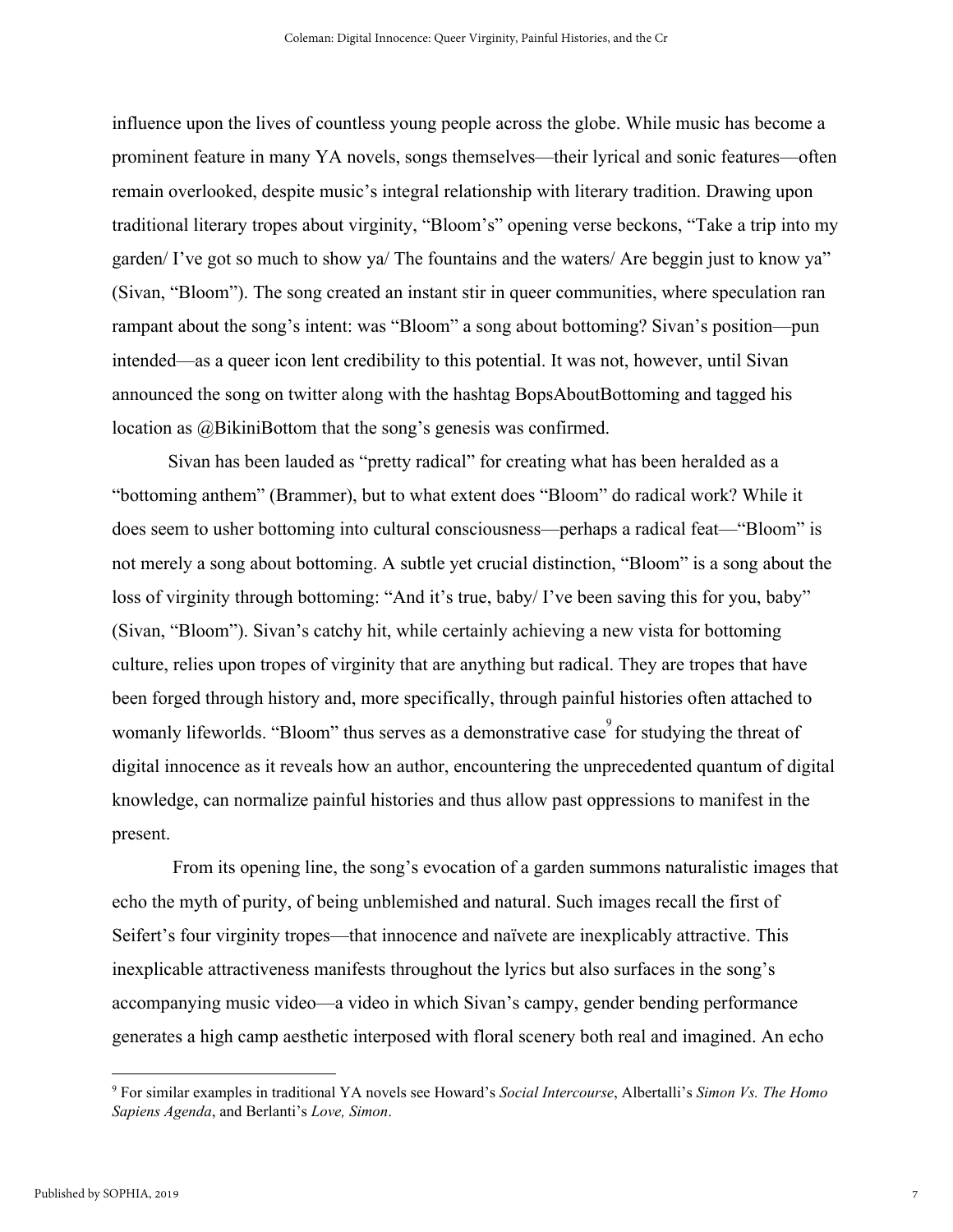perhaps of the spritely Sivan himself, the video reminds us of the author's relationship with the digital world, one of submersion, in which increased access and quantities of information have altered his relationship to queerness: "I watched pretty much every coming out video on Youtube... [and] those brave brave brave people on YouTube...kind of showed me that it's okay" (Sivan, "Coming Out"). The song's lyrics and video's visual imagery work together to perpetuate the fetishization of virginity and thus reveal the mark of digital innocence upon Sivan's work. Transformed into a commodity, virginity in this YA text imbues queer male bodies with the value of purity.

While Sivan's song seems to transfer virginity tropes seamlessly across representational bodies, that transference does not equally preserve all values, and while myths of virginal purity remain, the painful histories of commodified female virginity fall away when applied to queer male bodies. This disappearance of painful histories recalls Sara Ahmed's warning in *The Cultural Politics of Emotion;* she cautions, "[Through] the processes of production… 'feelings' become 'fetishes', qualities that seem to reside in objects, [but] only through an erasure of the history of their production and circulation" (11). Applied to virginity, Ahmed's framework illuminates how naturalization—the process by which moral values come to be understood as an inherent feature of the social world—allows narratives of purity and its associated imagery to incorporate queer virginal subjectivity. While preserving the moral value of purity narratives, "Bloom's" naturalistic imagery allows for the histories of pain that typically "stick" to that imagery, when representing women, to fall away (ibid.). Those painful histories and its attendant feelings are lost when reading Sivan's work, even as the moral values that gave rise to past oppressions now fixedly attach to queer male virginity. In this instance, the queer male body invites digital innocence as it asks readers to forget histories of women's oppression, both their feeling and their pain, and thus opens pathways for pernicious narratives of childhood innocence to progress into the future.

For "Bloom," oppression persists through the perpetuation of virginity tropes common to YA literature as they, in Seifert's words, "work together to fetishize virginity, slut-sham [ing] *girls* who act on their sexual desires" (12; emphasis added). To similar effect, Sivan's work extends such virginity tropes to queer male bodies, and while these bodies animate the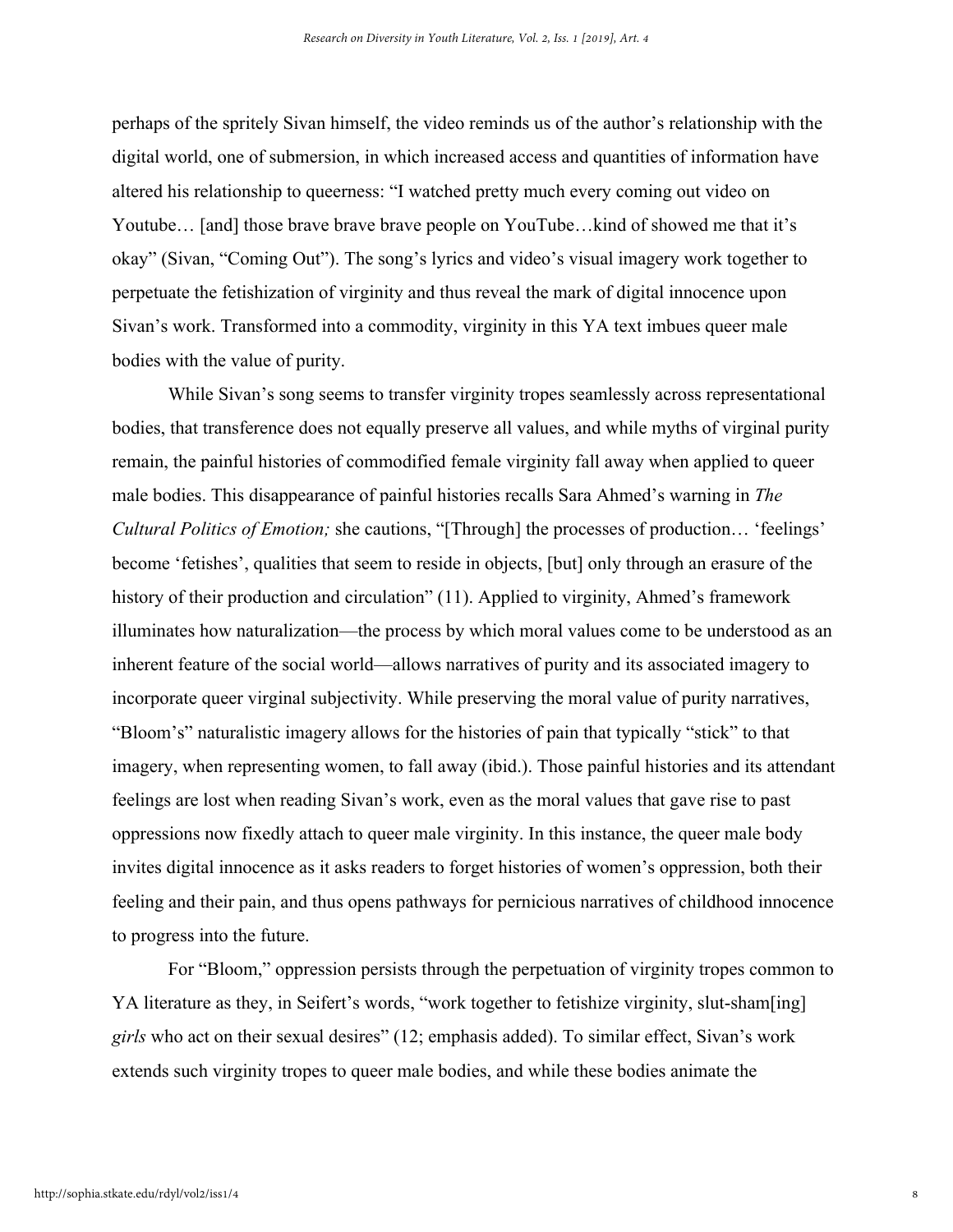circulation of values in ways that might seem radical, the persistence of virginity tropes through those representations preserves certain moral values (i.e., the myth of purity), while also erasing negative affective histories that might reveal these tropes' oppressive capacities. Freed from the pains of the past, these tropes become less easily recognizable, less easily felt in the present. A manifestation of Sivan's embrace of digital innocence, "Bloom" invites queer male youth to feel the myth of virginal purity as a normal facet of bottoming and, in doing so, invites these young people to live, myopically, in the comfort of the present. Lost to the allure of digital innocence, neither past nor future *feels* necessary any longer. Contentedly in the present, youth might easily forego the critical hope of queer futurity, now seemingly obsolete, and so too a felt need to imagine and to write worlds otherwise from the here and now.

### **Temporary Virgins: On the Rapidity of Digital Experience in** *Symptoms of Being Human*

Digital epistemologies are also shifting relationships to time for queer young people. Holding implications for virginity and its loss, queer time is a specific model of temporality that does not conform to "temporal frames of bourgeois reproduction and family, longevity, risk/safety, and inheritance" (Halberstam, *Queer Time* 6). Jack Halberstam explains that queer trans\*<sup>10</sup> lives, in particular, exist within these differing temporalities, forging life narratives that operate outside Western taxonomies of space, time, and development (Halberstam, *Trans\**). Interestingly, such queer temporalities are finding increased representation in YA novels that foreground trans experiences and are contributing to an illumination of digital innocence's relationship to queer futurity. One such novel, *Symptoms of Being Human—*the first YA novel to feature a self-identifying genderfluid protagonist—demonstrates how queer time can be lost in the micro-temporality of digital technology and thereby reinforce rote narratives of virginal violence better left, yet not forgotten, to history.

Encouraged by their therapist, protagonist Riley begins the novel by creating an online blog so they might "interact with 'people like [them]' in a 'risk-free' way" (Garvin 27).<sup>11</sup>

<sup>&</sup>lt;sup>10</sup> My use of "trans\*" reflects my discussion of Halberstam's work, exclusively. For more on the controversy surrounding this term, see<http://www.transstudent.org/asterisk/>.

<sup>&</sup>lt;sup>11</sup> When referring to Riley, I use the singular pronoun "they." This choice is intended to reflect Riley's nonbinary gender identity and the ambiguity associated with knowing Riley's preferred pronouns usage within a given textual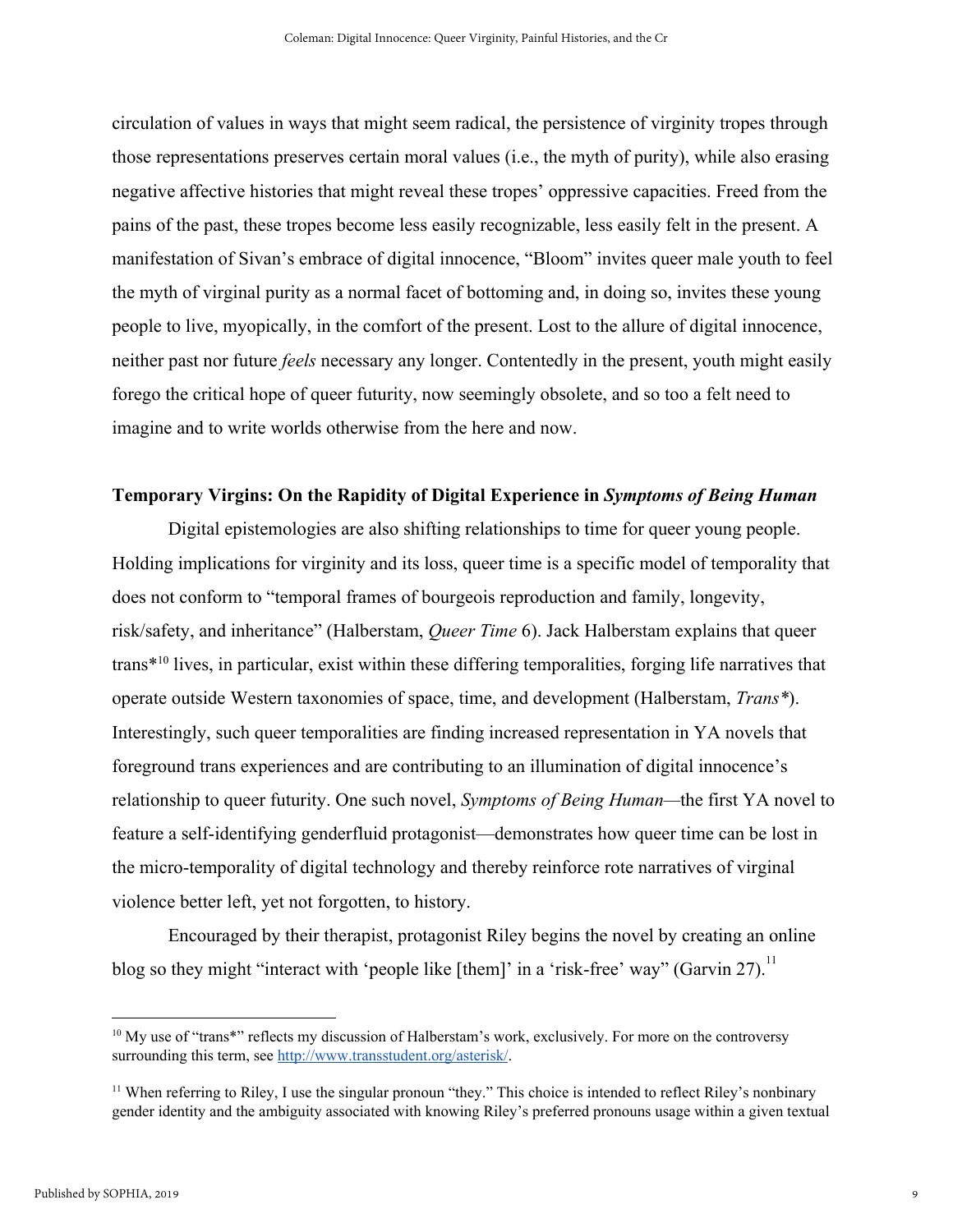Garnering followers rapidly, Riley's initial feelings of isolation quickly dissipate as they realize "Like I matter. Like maybe I'm not so alone after all" (98). This feeling of community reorients Riley's sense of existing in queer time through a cultivated sense of belonging: "Knowing that I have my blog community—even though it's anonymous and online—makes me feel like I belong, like I have a purpose, and that gives me confidence as I walk through the halls" (137). For Riley, to feel like they belong exerts a normalizing effect; it pulls them out of queer time in correspondence with shifts between Riley's digital and material world. However, these shifts do not restructure the foundational narratives at play, ones connected to virginity and to trans lives, and ultimately these shifts, born of a felt sense of belonging, result in violence.

At its base, belonging refers to an affective relationship predicated upon a feeling of normalcy, of being in communion with others like oneself; such communion demands a certain relationality that precludes feeling out of joint, of being in queer time, to varying effect. For Riley, their newfound sense of belonging has initially positive effects. It mitigates the anxieties of what they describe as gender dysphoria and allows Riley to experience positive emotions in the form of confidence: they can at last traverse the hellscape of a high school hallway. However, belonging is neither inherently positive nor inherently negative but hums with potential, and for Riley that potential manifests initially in a powerful, positive affective state which propels them to walk through a hallway unafraid. Belonging is, as stated, rife with potential and, for Riley, a genderfluid person, this normalized sense of belonging engenders a grand potential for harm. Embracing digital temporality's normalizing effect, Riley habituates the sting of their own painful history—those isolating experiences of queer time—and thus opens themself and others to profound risk.

Such risk manifests subsequent to Riley's aforementioned surge in confidence, when an anonymous blog poster asks Riley for coming out advice. Daunted, Riley's temporary flair in positive affect deflates; they explain "Who am I to give this person advice? For one thing, I don't know anything about coming out" (99). Riley's heart then "physically aches" (ibid.) and, flummoxed, Riley refers the anonymous user to online, trained professionals. This interaction soon progresses, coming to a fever pitch when the anonymous individual posts again, now

moment. For a lovely introduction to transgender terminology and their histories, see Chapter 1 of Stryker's *Transgender History*.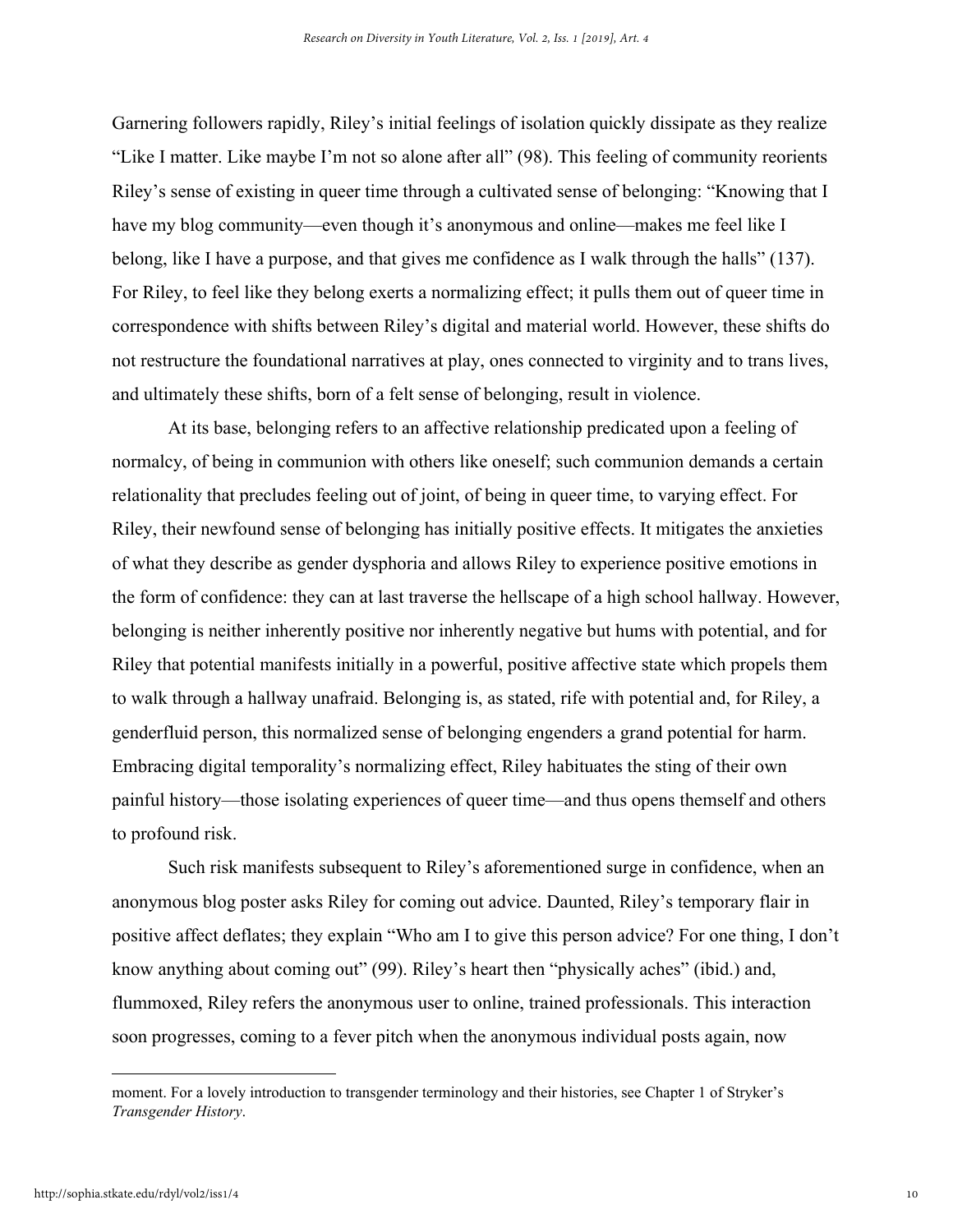grappling with suicidal ideation. The poster explains that, after coming out to her father as a "trans girl" (115), "he hit me. And I left. And now I keep staring at the train tracks and thinking I should just throw myself down there. Please reply" (ibid.). In this moment, temporal configurations of knowledge, experience, and learning shift and disrupt Riley's rapidly habituated sense of belonging to the queer/trans community: they once again feel out of joint.

As Liu asserts, the digital era is preoccupied with information "of much shorter durations—time spans plunging down to the diurnal rhythm of blog posts," what he refers to as "micro-temporarily." For Riley, the micro-temporality of the digital era allows digital innocence to surface as it invites a forgetting of the past and of the pain it proffers. Interacting with others online, Riley rapidly cultivates a sense of belonging that normalizes the painful sting of their personal history, of the violences experienced in the physical world. The rapidity of Riley's digital interactions lead them to feel normal such that the sting of theirs and of other queer trans folks' painful histories become backgrounded and so too those histories' anticipatory function. Painful histories are loci of learning; they generate the warning feelings that direct us to call upon the past as we interpret and make sense of the present. Furthermore, these histories and their pain teach us to anticipate the future, to be wary of potential violences in both digital and physical spaces, while also inviting us to pursue queer futurity—to imagine and craft new narratives of the future that challenge the injustices of today's social worlds.

Framing digital innocence in this way calls attention to the importance of learning from the past, from painful histories that would often rather be forgotten. Heather Love cautions against such desired erasure, asserting that "As long as homophobia continues to centrally structure queer life, we cannot afford to turn away from the past; instead we have to risk the turn backward, even if it means opening ourselves to social and psychic realities we would rather forget" (29). Riley's embrace of digital technology threatens to enact such forgetting as it ushers them out of queer time; embracing the allure of digital innocence, that invitation to forget, they fall prey to the micro-temporarily of the digital era and as a result experience a rapidly cultivated sense of belonging, a feeling of normalcy, that begs them both to forget the past and to cease imagining the future. A vital aspect of digital innocence, electing to forget the past is to open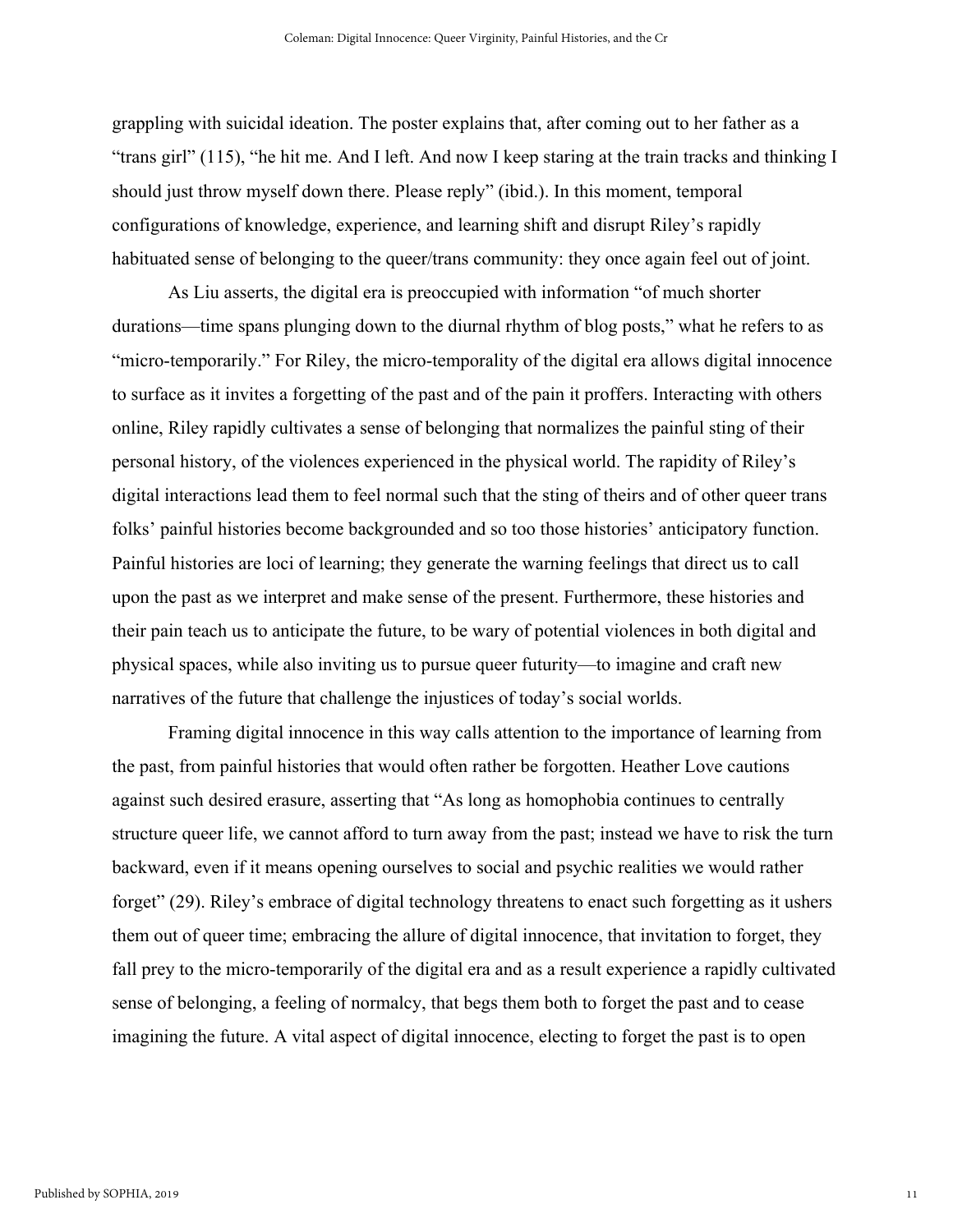oneself to present risk as well as to threaten the critical hope of imaginative storytelling that queer futurity makes possible.

When counseling Riley to begin a blog, their therapist characterizes such digital interactions as a "risk free" space. Nonetheless, Riley is constantly besought by epithets, by interpellations as "fag" (42), "dyke" (118), and "fuckin tranny" (167), all of which they quickly learn to habituate. Learning to combat anonymous trolls online does not, however, stem Riley's ultimate rape in the concluding sequences of the novel—a physical loss of virginity that occurs in the wake of being outed to their congressman father. This sexual assault occurs in a deserted parking lot where Riley has retreated from their father's rage. As is common in such YA literature, the rape itself goes unnarrated (Kokkola 173), and though unwritten, one can infer what has occurred based upon Riley's change in affect. In the wake of the assault, Riley begins to blame themself: "I can't fight the feeling that this is all my fault…By refusing to just be normal" (277). Despite those earlier feelings of normalcy, Riley recognizes in this moment that, to others, their transness still signifies queerly; they remain a figure out of joint, living in queer time, and are thus jolted from micro-temporality of the digital world.

Living with PTSD, Riley begins their journey as a survivor. They scour the internet and find their experiences reflected in "dozens of websites about violence against trans and genderqueer people—but after half an hour of browsing, [they] end up back on Queer Alliance.org, reading personal stories written by survivors" (281). It is these personal stories, these painful histories, that provide Riley with the armament of the past—a necessary hermeneutical resource for recognizing and challenging the myopia of the present. For as Riley explains, it is not "the numbness, the isolation, the nightmares. The quilt, the shame, the lack of appetite" that is most shocking in the wake of their assault, it is the reality that they are "A statistic who perfectly fits the profile" (28-82). Per their own assessment, Riley recognizes the predictability of their assault, a near statistical guarantee that if heeded might have resulted in an alternative future untouched by the pain of sexual assault. This predictability, while seemingly a gesture towards inevitability, is also a gesture toward the potential for things to have been otherwise, for a new ending to old stories, wherein rape and sexual assault are no longer the narrativized outcome for trans youth: But why was this this outcome for Riley?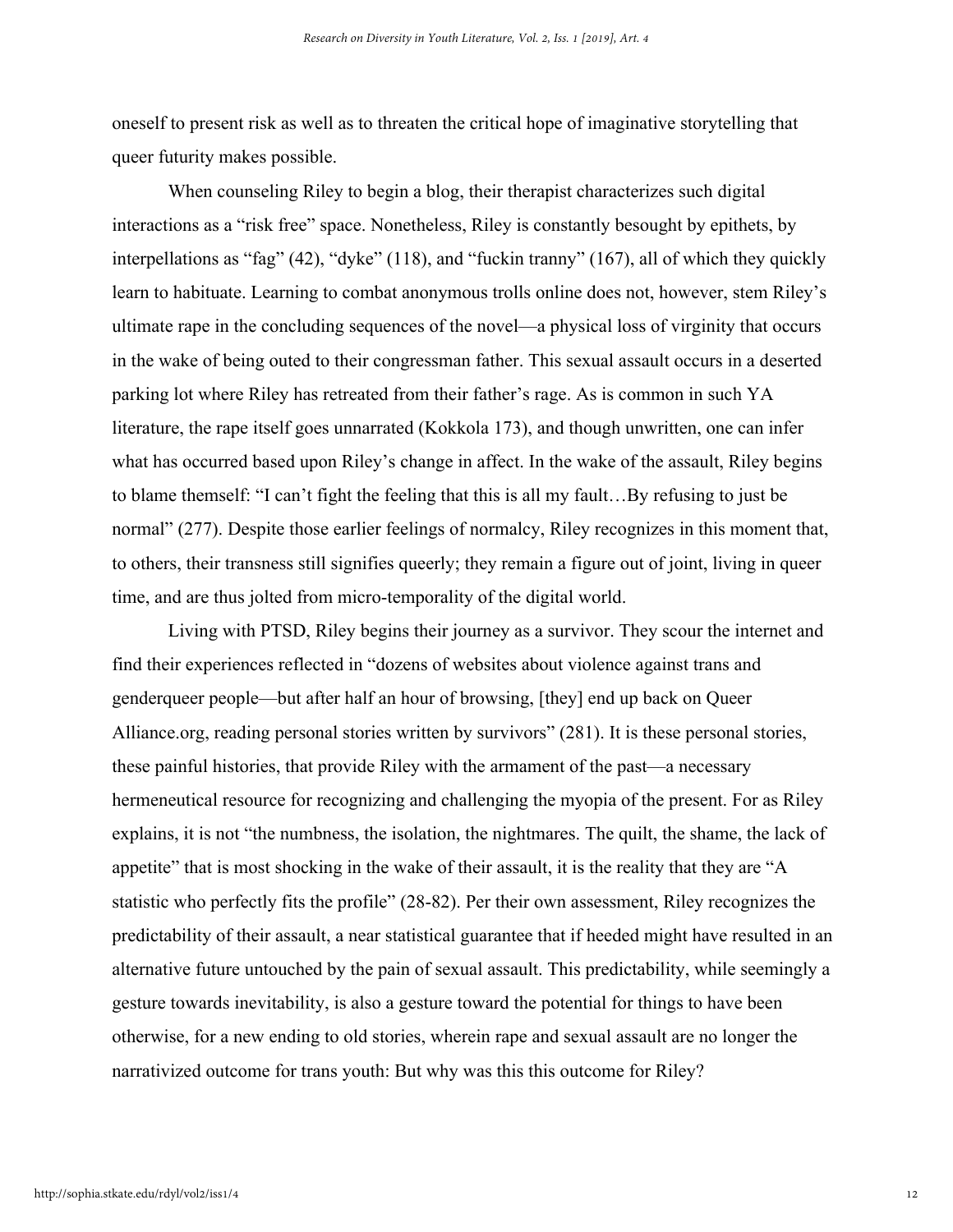While establishing causation in such instances is impossible, historical relations of power and narrative traditions provide clues as to why Riley's experiences were represented in this way. Garvin's novel proves traditional in that it reinforces long-held narratives about sexual assault. As Angela Hubler explains, by leaving the act of rape unnarrated from the first person perspective, YA novels about sexual assault downplay the societal forces that render such acts possible, while placing the onus of recovery on the survivor. This description holds true for Garvin's novel, positioning the text as a typical "narrative of recovery," which, as Kokkola explains, positions sexual assault survivors as needing to "[work] through the traumatic incident moving from silence to voice" (176). True to form, *Symptoms of Being Human* concludes with Riley sharing their story, participating on a conference panel entitled "Building LGBTQ Communities Online" (326). Voicing their support for digital community, Riley insists that "'To change something, you have to say things out loud. Do things. Take chances. Take a stand.'" (328). Reinforcing the narrative of recovery, Riley shares their painful history, moving ineffable feeling into physical speech (Kokkola 176). This is, however, the only space in which Riley raises their voice, and in fact, as the novel concludes they cease to engage in online communities altogether.

While perhaps merely an omission, Riley's retreat from the digital world, I contend, speaks to a desire for removal from the micro-temporality of the digital world and to a return to existence in queer time. A facet of shifting digital epistemologies, the rapidity of interactions in digital communities shape and reshape affectivity with mercurial quickness. While not inherently problematic, such quickness can create dissonance between the temporalities of the physical and digital worlds and, in the case of queer youth, can create an invitation to forget the past, to fall prey to the allure of digital innocence and it normalizing effect. For Riley, feeling normal leads them to forego the armament of the past, those painful histories of themself and others to violent result—a result, frankly, all too common in YA literature about queer trans youth. In response, queer futurity asks us to imagine narratives otherwise, to craft new stories that expand the possibilities for queer existence in both the real world and the world of stories. Riley highlights the risky potential of digital innocence and need for temporalities that ask us to remember the past, both our own and others, even when it is painful. Removing queer youth from queer time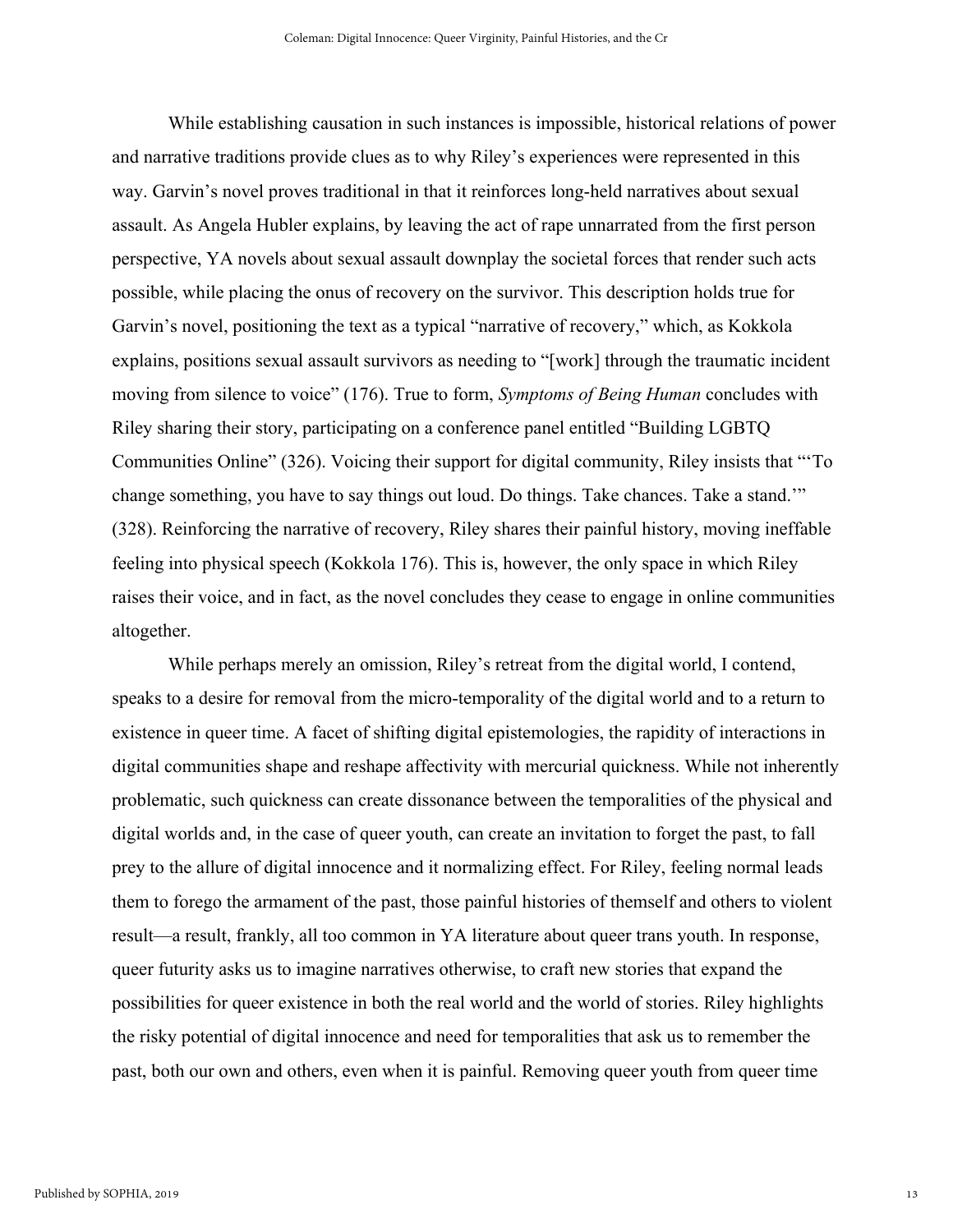without the armaments of the past is to render them vulnerable to heightened violence in the present as well as to preclude them the critical hope of imagining more just futures.

#### **A Timely Conclusion**

Clinging to representations of queer virginity, childhood innocence proves anything but a story of the past. As this article illuminates, innocence has reworked itself for the digital age, manifesting through narratives and tropes attached to representations of queer virginity. Reading Sivan's "Bloom" next to Garvin's *Symptoms of Being Human* reveals the wiliness of innocence and its chameleon-like persistence. In "Bloom," vast quantities of digital information create space for painful histories often attached to womanly lifeworlds to transfer onto queer male bodies, and newly commodified, these bodies reify purity myths that reinforce childhood innocence as a foundational narrative of contemporary society. In a similar fashion, Riley Cavanagh in Garvin's *Symptoms of Being Human* reenacts a narrative of recovery typical of YA literature about the seeming loss of innocence due to sexual assault. Disparate in both content and form, together these pieces reveal, however, the continued need for queer futurity, for feeling and imagining towards futures that challenge childhood innocence's influence upon young lives and stories. While future oriented, young people must not, however, forget the past; they must allow the pain of history to shape their narratives and storytelling processes, encapsulating oppressions in memory and in stories and thereby stemming the contemporary invitation to forget.

In a moment when digital technologies are fundamentally reorienting knowledge itself, queer youth possess the potential to compose fundamentally new narratives about queer life, ones that weave together past, present, and future in ways that deny digital innocence and its normalizing effect: it is queer futurity, however, that provides the impetus to do so. Queer futurity is an orientation that locates in painful histories a potential for learning, a locus of critical hope that impells young people to craft more just futures by drawing upon their varied gender, racial, ethnic, and socioeconomic backgrounds, their transnational perspectives, their abilities, and other lived experiences to imagine and write new worlds, new stories into existence--doing so while also rejecting the digital present's proffer of a normal life.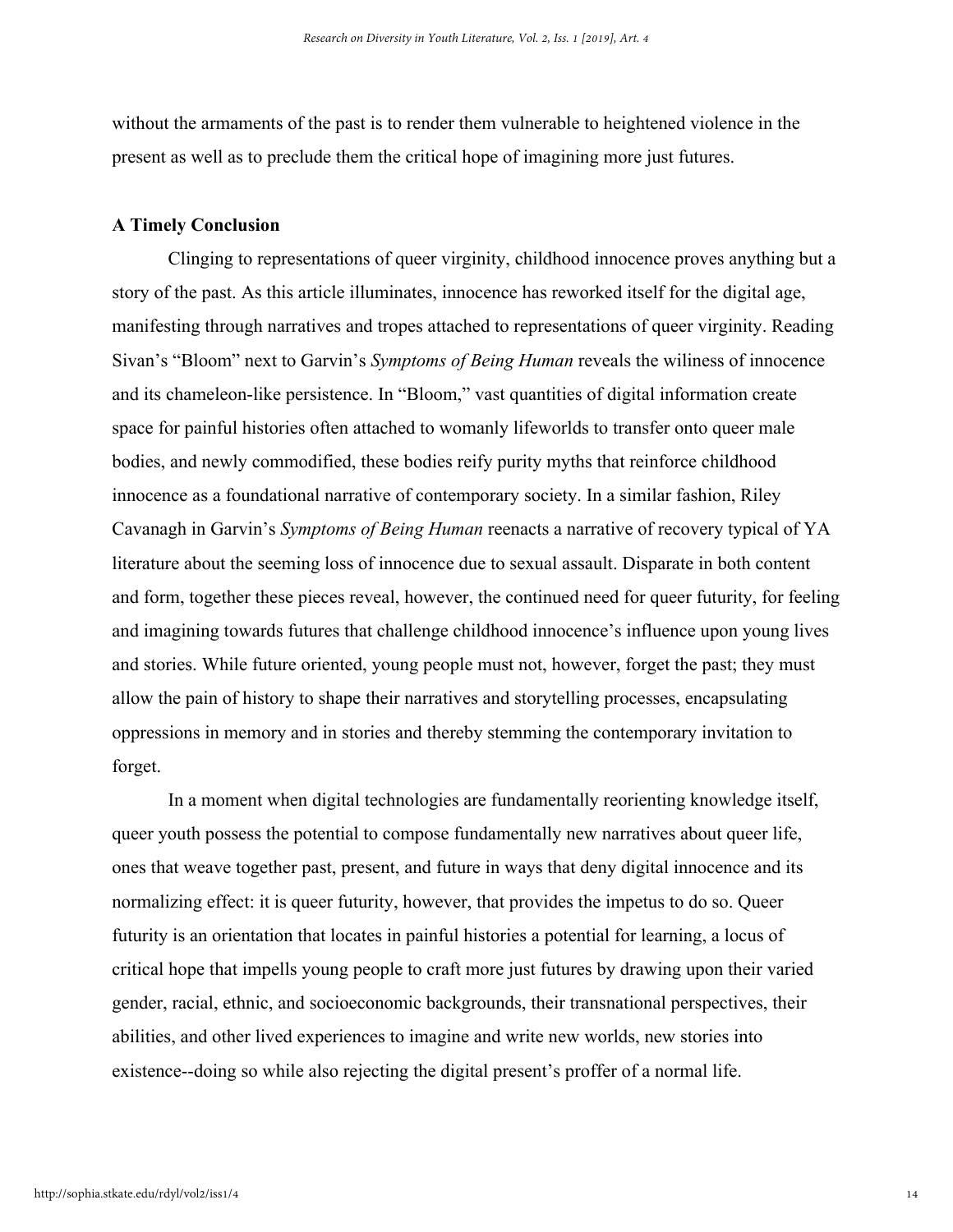"I just wanted to write normal pop songs, and when the time comes to use a pronoun, I'll use the word 'he'," says Troye Sivan, explaining his vision for music and for queer life (Frank). To conclude with this quote is not an attempt to vilify Sivan—in fact his music is undeniably catchy. Instead, this quote is intended as a reminder of what queerness forfeits when normalcy becomes the telos of queer life. To be normally queer is to accept digital innocence's call to forget the past; to be normally queer is to be satisfied with representational changes that remain on the surface of narratives alone; to be normally queer is to threaten the critical hope of queer futurity and the potential of reimagining the future. Vitally, queer youth must not fall prey to the siren's call of normalcy, for to do so would mark the end of queer life altogether. As Heather Love explains, to cease to imagine and to cease to remember—painful though it may be—is "to write off the most vulnerable, the least presentable, and all the dead" (30). Instead, queer youth must might write in remembrance and in fantasy, crafting queerer narratives and queerer worlds that restructure that foundational narrative of childhood innocence and thus opens queer YA to the continued pursuit of queer futurity and to the "collective political becoming" of a coalition queer future (Muñoz 189).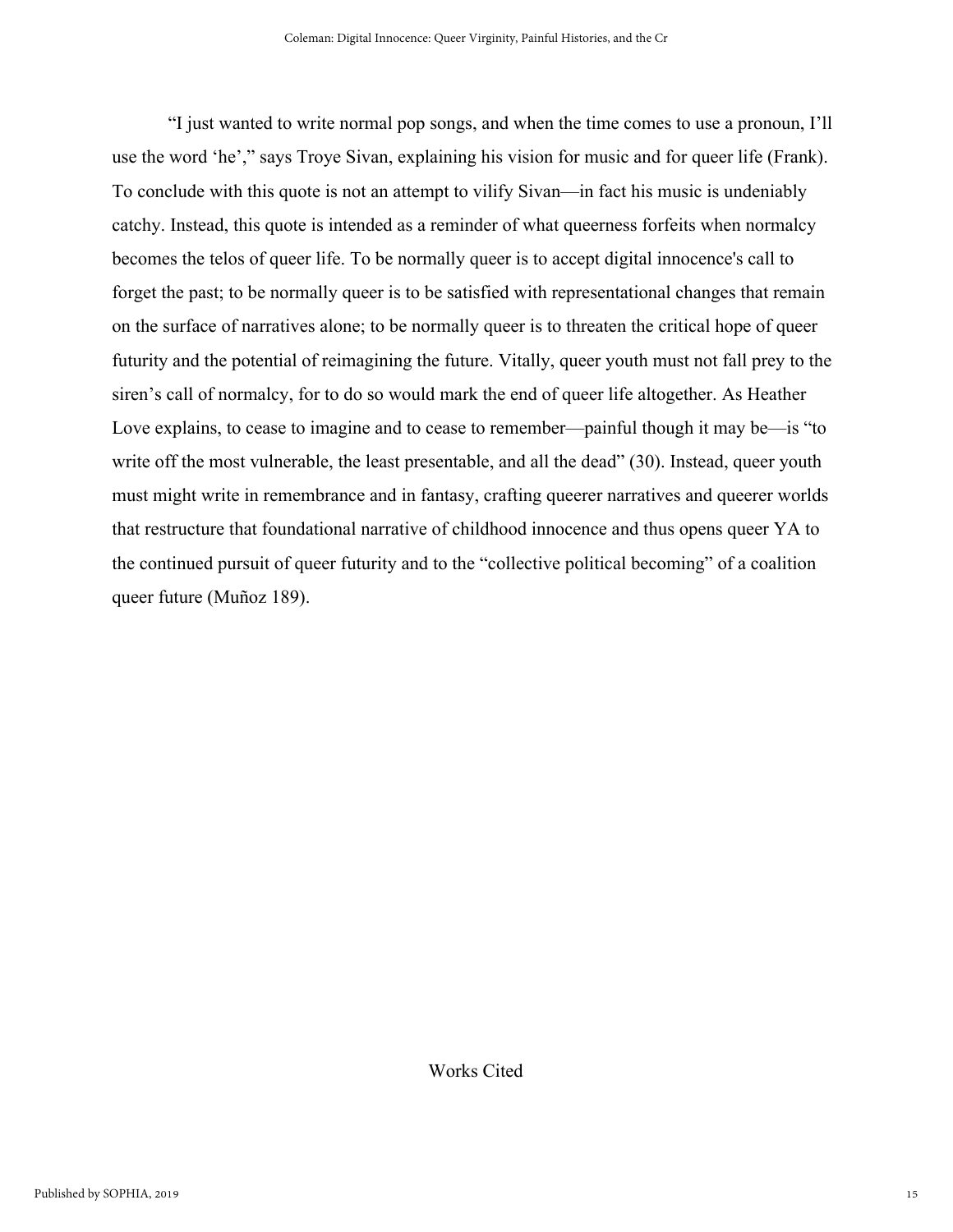Ahmed, Sara. *Cultural Politics of Emotion*. Routledge, 2004.

Albertalli, Becky. *Simon vs. The Homo Sapiens Agenda*. Balzer + Bray, 2016.

- Allan, Jonathan, et al., editors. *Virgin Envy: The Cultural (in)Significance of the Hymen*. U of Regina P, 2016.
- Bernstein, Robin. *Racial Innocence: Performing American Childhood from Slavery to Civil Rights*. New York UP, 2011.
- Brammer, John Paul. "Is Troye Sivan's New Song About Bottoming?: A Them. Investigation." *Them,* 3 May 2018.
- Bruhm, Steven and Natasha Hurley. *Curiouser: On the Queerness of Children*. U of Minnesota P, 2004.
- Coleman, James Joshua. "What Story, What Identity, Wattpad?" *The ALAN Review*, vol. 46, no. 2, Winter 2019, pp. 65-70.
- Davis, Davey. "Troye Sivan Talks Being a Queer Icon And Being Labeled a Bottom." *Them.* 28 August 2018.
- Edelman, Lee. "Against Survival: Queerness in a Time That's Out of Joint." *Positions*, vol. 62, no. 2, 2011, pp. 148-169.
- --*No Future*. Durham, Duke UP, 2010.
- Frank, Alex. "Troye Sivan: 'I Just Wanted to Write Normal Pop Songs And Use the Word "He."'" *The Fader*. 4 September 2015.
- Fuss, Diana. *Essentially Speaking: Feminism, Nature, & Difference*. Routledge, 1989.
- Garvin, Jeff. *Symptoms of Being Human*. Balzer + Bray, 2016.
- Gubar, Marah. "Innocence." *Keywords for Children's Literature*, edited by Philip Nel and Lissa Paul, New York UP, 2011, pp. 121-129.
- Halberstam, Jack. *Trans\*: A Quick and Quirky Guide to Gender Variability*. U of California P, 2018.
- Halberstam, Jack (*published as* Halberstam, Judith). *In a Queer Time and Place: Transgender Bodies, Subcultural Lives*. New York UP, 2005.

Howard, Greg. *Social Intercourse*. New York, Simon & Schuster, 2018.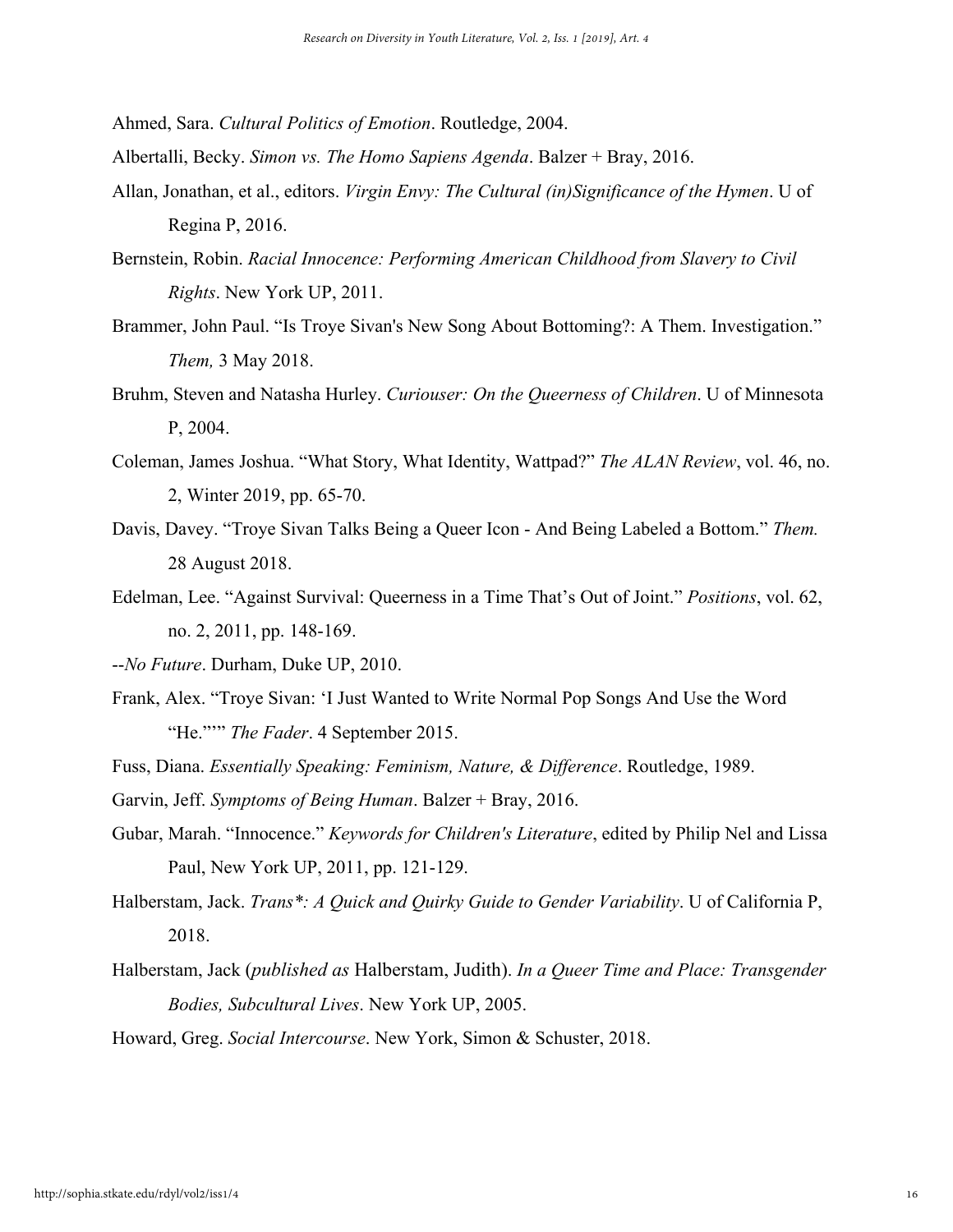- Hubler, Angela E. "It Is Not Enough to Speak: Toward a Coalitional Consciousness in the Young Adult Rape Novel." *Children's Literature,* vol. 45, 2017, pp.114-137.
- Kokkola, Lydia. *Fiction of Adolescent Carnality: Sexy Sinners and Delinquent Deviants*. John Benjamins Publishing Company, 2013.
- Liu, Alan. "Theses on the Epistemology of the Digital: Advice for the Cambridge Centre for Digital Knowledge," August 2014,
	- [http://liu.english.ucsb.edu/theses-on-the-epistemology-of-the-digital-page/.](http://liu.english.ucsb.edu/theses-on-the-epistemology-of-the-digital-page/) Accessed 15 October 2018.
- Love, Heather. *Feeling Backward: Loss and the Politics of Queer History*. Harvard UP, 2007.
- Mason, Derritt. "The Earnest Elfin Dream Gay." *Public Books*, 9 November 2018.
- Matthews, Corinne. "Sexuality." *Brock Education Journal*, vol. 27, no. 2, 2018, pp. 68-74.
- Muñoz, José Esteban. *Cruising Utopia: The Then and There of Queer Futurity*. New York UP, 2009.
- Rubin, Gayle. "The Traffic in Women." *Literary Theory: An Anthology*, edited by Julie Rivkin and Michael Ryan, Wiley-Blackwell, 2017, pp. 901-924.
- Schneier, Matthew. "Troye Sivan Is a New Kind of Pop Star: Here, Queer and Used to It." *The New York Times,* 10 May 2018,

[https://www.nytimes.com/2018/05/10/arts/music/troye-sivan-bloom.html.](https://www.nytimes.com/2018/05/10/arts/music/troye-sivan-bloom.html) Accessed 15 October 2018.

- Seifert, Christine. *Virginity in Young Adult Literature after Twilight*. Rowman & Littlefield, 2015.
- Sivan, Troye. *Bloom*. 2018. Oscar Holter, [https://genius.com/Troye-sivan-bloom-lyrics.](https://genius.com/Troye-sivan-bloom-lyrics) Accessed 15 October 2018.
- —. *Coming Out*. 7 August 2013. [https://www.youtube.com/watch?v=JoL-MnXvK80.](https://www.youtube.com/watch?v=JoL-MnXvK80) Accessed 15 October 2018.
- Spivak, Gayatri Chakravorty. *The Post-Colonial Critic: Interviews, Strategies, Dialogues.* Routledge, 1990.
- Stryker, Susan. *Transgender History: The Roots of Today's Revolution*. Seal Press, 2017.